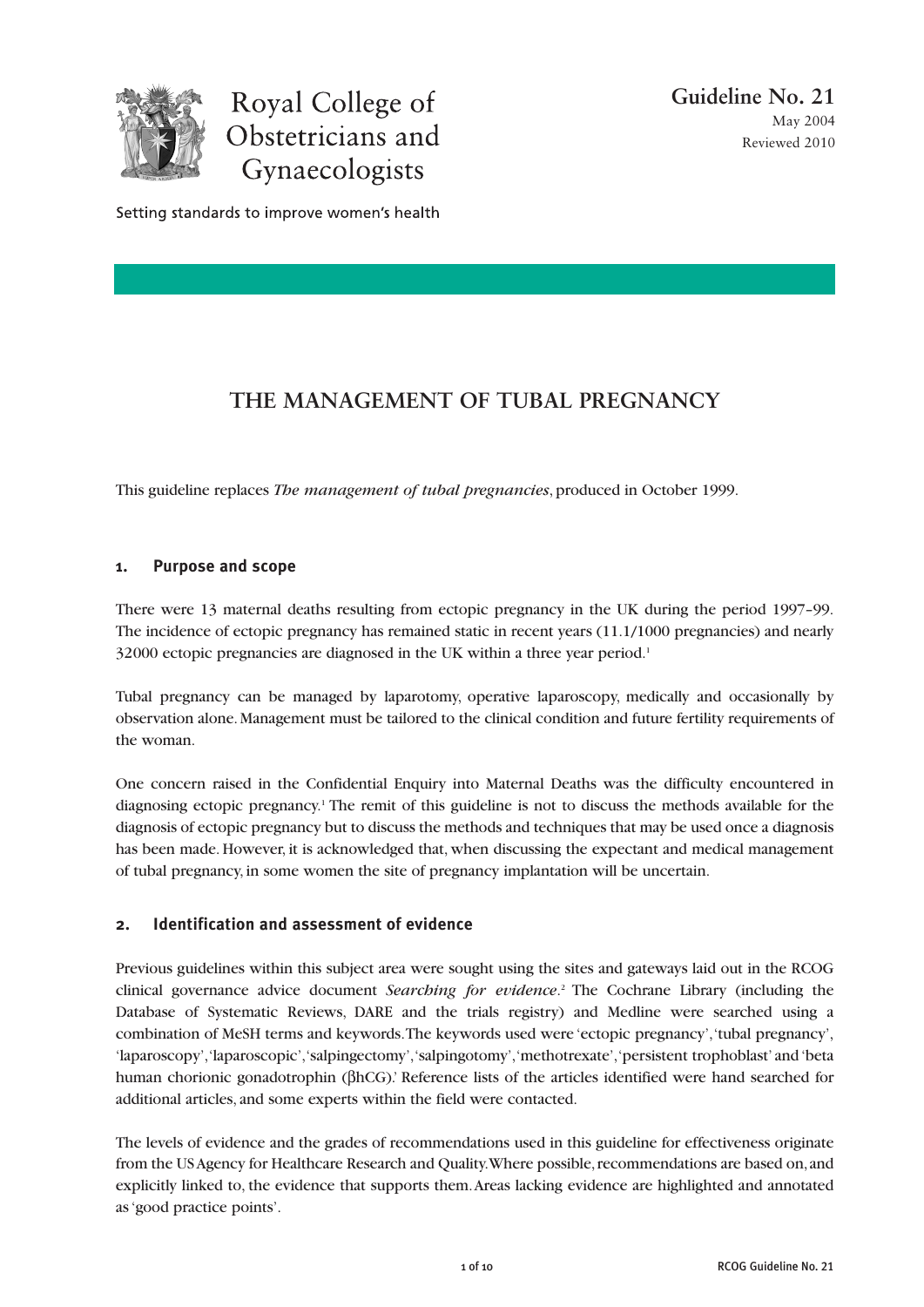# **3. Surgical management of tubal pregnancy**

**A laparoscopic approach to the surgical management of tubal pregnancy, in the haemodynamically stable patient, is preferable to an open approach.**

Laparoscopic surgery has been compared with open surgery in 228 women in three randomised controlled trials (RCTs). Laparoscopic procedures were associated with shorter operation times, less intraoperative blood loss, shorter hospital stays and lower analgesic requirements.<sup>3-7</sup>There was no difference in overall tubal patency rates (RR  $0.89, 95\%$  CI  $0.74-1.1$ ) between the two approaches. In women who desired future fertility  $(n = 145)$ , the subsequent intrauterine pregnancy rates were similar (RR 1.2, 95% CI 0.88–1.15) and there was a trend toward lower repeat ectopic pregnancy rates if a laparoscopic approach was used (RR 0.43, 95% CI 0.15–1.2). However, laparoscopic salpingotomy was less successful than an open approach in elimination of the tubal pregnancy (RR 0.90, 95% CI 0.83–0.97), reflected in a trend towards higher rates of persistent trophoblast (RR 3.6, 95% CI 0.63–21.0).

It is important to note that these three trials only include 228 women, which is insufficient to look at small differences between the two interventions with respect to many of the outcomes examined.

**Management of tubal pregnancy in the presence of haemodynamic instability should be by the most expedient method. In most cases this will be laparotomy.**

There is no role for medical management in the treatment of tubal pregnancy or suspected tubal pregnancy when a patient shows signs of hypovolaemic shock. Transvaginal ultrasonography can rapidly confirm the presence of haemoperitoneum if there is any diagnostic uncertainty<sup>8</sup> but expedient resuscitation and surgery should be undertaken. Experienced operators may be able to manage laparoscopically women with even a large haemoperitoneum safely $\delta$  but the surgical procedure which prevents further blood loss most quickly should be used. In most centres this will be laparotomy.

**In the presence of a healthy contralateral tube there is no clear evidence that salpingotomy should be used in preference to salpingectomy.**

A number of systematic reviews have examined reproductive outcomes following the management of tubal pregnancy with either salpingotomy or salpingectomy. However, there are no RCTs that specifically compare laparoscopic (or open) salpingectomy and salpingotomy. The reviews published on this subject include data from observational studies, often a mixture of both cohort studies and case series, as well as a mixture of open and laparoscopic comparisons. These reviews show that there is not an increased chance of subsequent intrauterine pregnancy after salpingotomy compared with salpingectomy. However, these data must be interpreted with caution. Included studies are subject to a wide range of biases relating to patient selection, surgical procedures used, length of follow-up and the proportion of patients lost to follow-up.<sup>10–16</sup>

There are four recent cohort studies that specifically compare laparoscopic conservative and radical treatments of ectopic pregnancy<sup>17-20</sup> Silva *et al*.<sup>17</sup> examined reproductive outcomes prospectively in 143 women undergoing laparoscopic salpingectomy (55.9%) or laparoscopic salpingotomy (36.4%). The intrauterine pregnancy rates were similar when comparing the two groups but there was a trend towards higher subsequent ectopic pregnancy in the salpingotomy arm (intrauterine pregnancy 60% versus 54%, RR 1.11, 95% CI 0.74–1.68; recurrent ectopic pregnancy 18% versus 8%, RR 2.38, 95% CI 0.57–10.01).17

Evidence level Ia

**A**

Evidence level IV

**B**

**C**

Evidence level IIa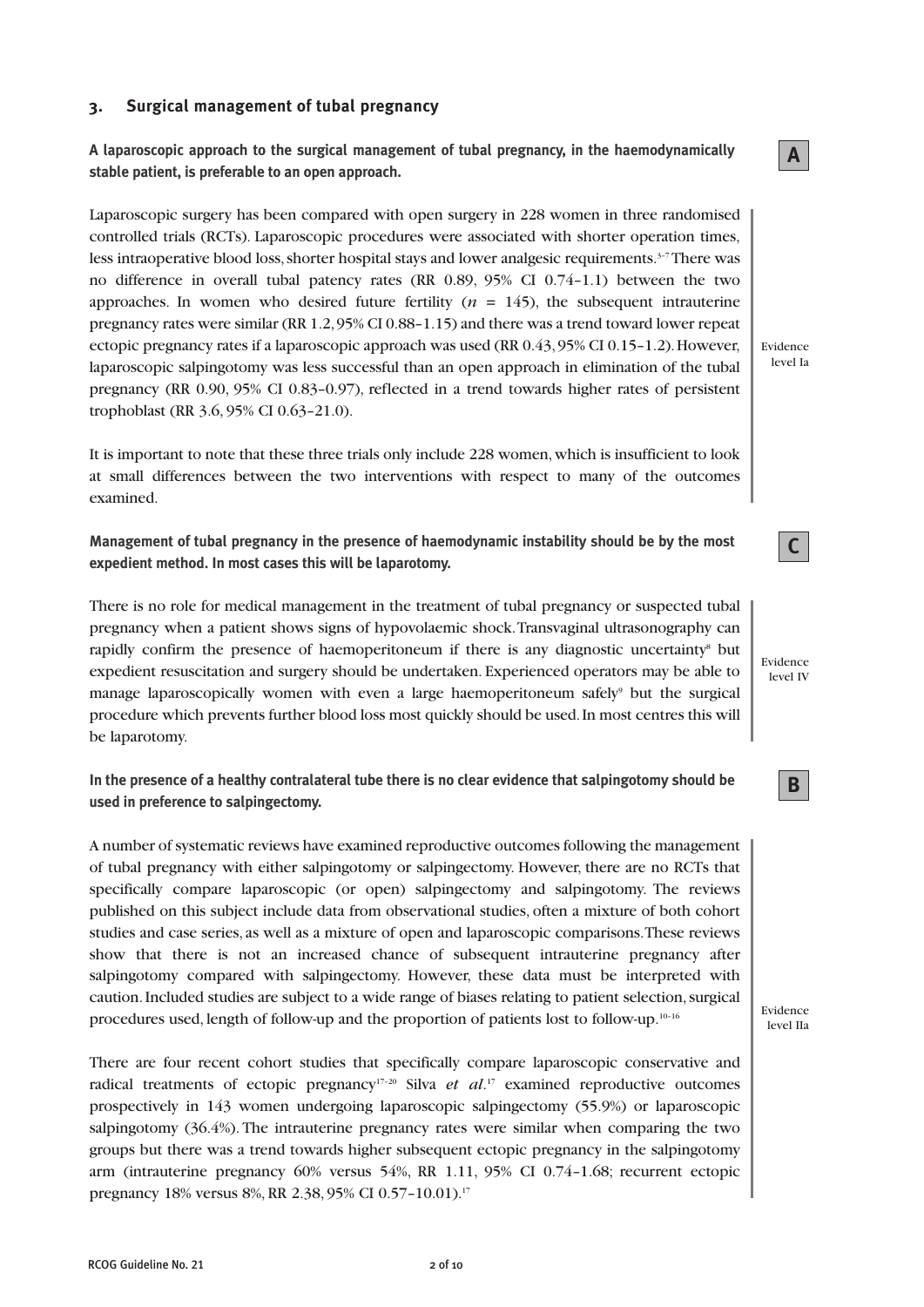Job-Spira *et al*.,18 in a study of 155 women, performed a multivariate analysis on reproductive outcomes following ectopic pregnancy. They demonstrated a trend towards improved subsequent intrauterine pregnancy rates with conservative surgery (hazard ratio 1.22, 95% CI 0.68–2.20). The cumulative pregnancy rates at one year were 72.4% after conservative and 56.3% after radical surgery.18

In study by Mol *et al*. <sup>19</sup> of a cohort of 135 women, the fecundity rate ratio (FRR) when comparing laparoscopic salpingotomy to salpingectomy during the 18-month follow-up period was 1.4 (95% CI 0.68–2.7) for women with a healthy contralateral tube and 3.1 (95% CI 0.76–12.0) for women with contralateral tubal disease. The three-year cumulative pregnancy rate was 62% after salpingotomy and 38% after salpingectomy.<sup>19</sup>

In a study by Bangsgaard *et al*. <sup>20</sup> reviewing a cohort of 276 women undergoing salpingotomy or salpingectomy, the subsequent cumulative pregnancy rate at seven years was 89% following salpingotomy and 66% following salpingectomy (log rank *P*<0.05). The hazard ratio for intrauterine pregnancy following salpingectomy was 0.630 (95% CI 0.421–0.940) when compared with salpingotomy.<sup>20</sup>

These results suggest that there may be a higher subsequent intrauterine pregnancy rate associated with salpingotomy but the magnitude of this benefit may be small. Data from future RCTs examining this question are needed. The use of conservative surgical techniques exposes women to a small risk of tubal bleeding in the immediate postoperative period and the potential need for further treatment for persistent trophoblast. Both these risks and the possibility of further ectopic pregnancies in the conserved tube should be discussed if salpingotomy is being considered by the surgeon or requested by the patient.

## **Laparoscopic salpingotomy should be considered as the primary treatment when managing tubal pregnancy in the presence of contralateral tubal disease and the desire for future fertility.**

Four cohort studies have examined reproductive outcomes in women with contralateral tubal disease and show a trend toward a greater subsequent intrauterine pregnancy following laparoscopic salpingotomy compared with laparoscopic salpingectomy (Silva *et al*.,17 intrauterine pregnancy rate 49% versus 27%; Mol *et al.*,<sup>19</sup> FRR 3.1, 95% CI 0.76-12; Job-Spira *et al.*,<sup>18</sup> OR 4.0, 95% CI 0.96-16.7); Bangsgaard *et al.*,<sup>20</sup> hazard ratio 0.463 (95% CI 0.262-0.820).

In women with a damaged or absent contralateral tube *in vitro* fertilisation is likely to be required if salpingectomy is performed. Because of the requirement for postoperative follow-up and the treatment of persistent trophoblast, the short-term costs of salpingotomy are greater than salpingectomy.<sup>21</sup> However, if the subsequent need for assisted conception is taken into account, an increase in intrauterine pregnancy rate of only 3% would make salpingotomy more cost effective than salpingectomy.19 In the presence of contralateral tubal disease the use of more conservative surgery is appropriate. Women must be made aware of the risk of a further ectopic pregnancy.

## **4. Medical management of tubal pregnancy**

**Medical therapy should be offered to suitable women, and units should have treatment and follow-up protocols for the use of methotrexate in the treatment of ectopic pregnancy.** 

Many ectopic pregnancies will follow a relatively chronic course and transvaginal ultrasonography combined with serum hCG measurement permits the confident diagnosis of ectopic pregnancy in many women without resort to laparoscopy.<sup>22-24</sup>The use of laparoscopy for the diagnosis of ectopic pregnancy is often the main reason for the use of surgical interventions.

Evidence level IIa

**B**

Evidence level IIa

Evidence level IIa

**B**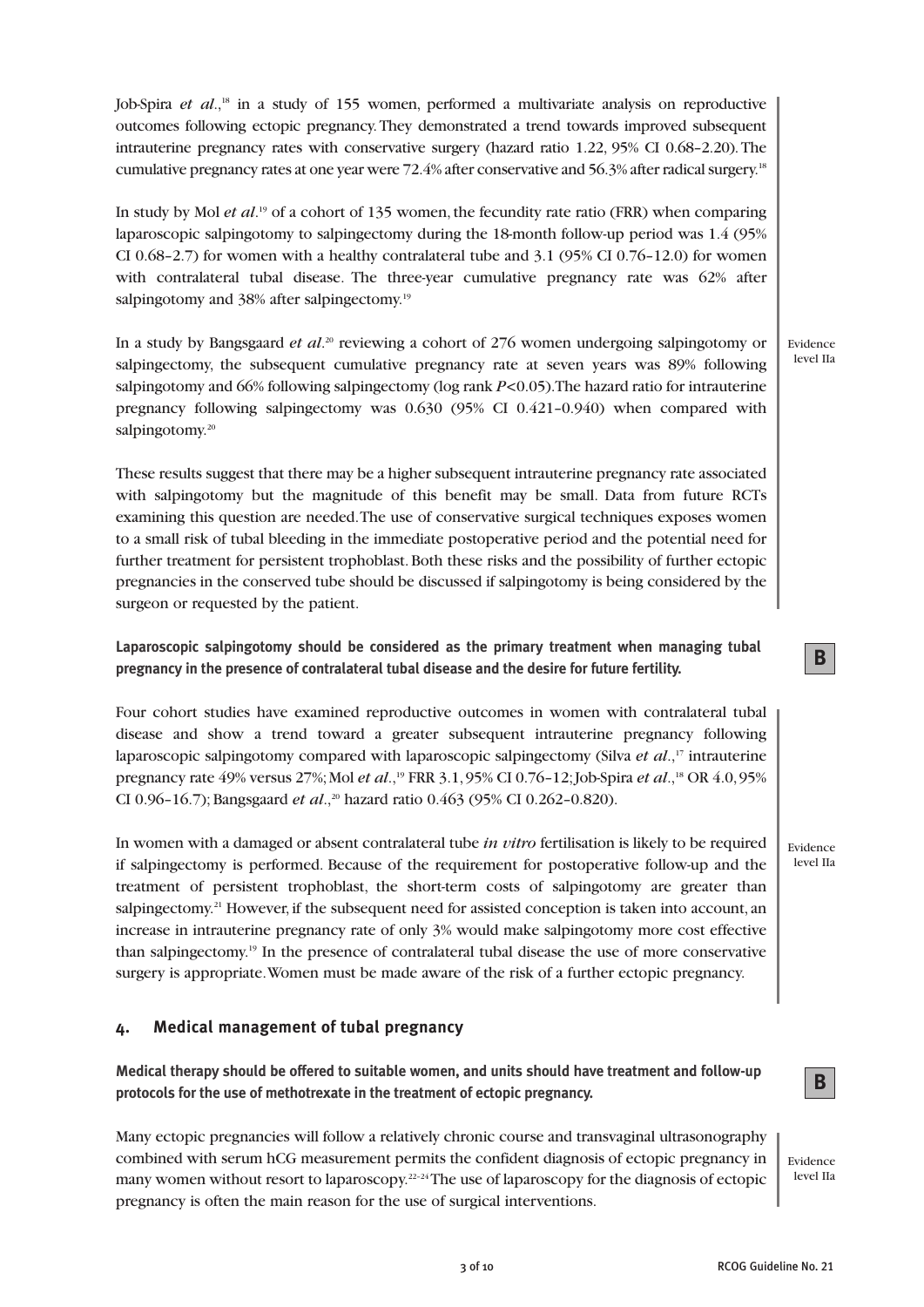A review of uncontrolled and controlled studies has shown that in stable patients a variety of medical treatments are as effective as surgery.25The most widely used medical treatment at present is intramuscular methotrexate given as a single dose calculated from patient body surface area (50 mg/m2 ). For most women this will be between 75 mg and 90 mg. Serum hCG levels are checked on days four and seven and a further dose is given if hCG levels have failed to fall by more than 15% between day four and day seven.<sup>16,27,28</sup> Large uncontrolled studies have reported that about 14% of women will require more than one dose of methotrexate and less than 10% of women treated with this regimen will require surgical intervention.<sup>25,26</sup>This has also been reported in randomised trials comparing methotrexate with laparoscopic surgery.<sup>27,28</sup>

**If medical therapy is offered, women should be given clear information (preferably written) about the possible need for further treatment and adverse effects following treatment. Women should be able to return easily for assessment at any time during follow-up.**

Pooled data from uncontrolled studies suggests that at least 15% of medically treated women will require more than one dose of methotrexate and 7% will experience tubal rupture during followup.15,16 Nearly 75% will experience abdominal pain following treatment. Occasional women will also experience conjunctivitis, stomatitis and gastrointestinal upset. Differentiating so-called 'separation pain' due to a tubal abortion from pain due to tubal rupture can be difficult and a proportion of women will need to be admitted for observation and assessment by transvaginal ultrasound following methotrexate therapy.<sup>25,29</sup> Women should also be advised to avoid sexual intercourse during treatment, to maintain ample fluid intake and to use reliable contraception for three months after methotrexate has been given, because of a possible teratogenic risk.

**Women most suitable for methotrexate therapy are those with a serum hCG below 3000 iu/l, and minimal symptoms.**

Large uncontrolled studies have used methotrexate in women presenting at a wide range of serum hCG concentrations, although the great majority of women in these studies have had serum hCG concentrations below 5000 iu/l.<sup>15,16</sup> Duration of follow up, the need for further doses of methotrexate and the likelihood of surgical intervention all increase with serum hCG concentration at presentation.<sup>26</sup>

Although medical therapy can be successful at serum hCG concentrations considerably higher than 3000 iu/l, quality-of-life data suggest that methotrexate is only an attractive option for women with an hCG below 3000 iu/l. $30,31$ 

Data concerning the effect of ectopic pregnancy size on outcome are less clear but women with large adnexal masses are more likely to have already ruptured.<sup>26</sup>

The presence of cardiac activity in an ectopic pregnancy is associated with a reduced chance of success following medical therapy and should be considered a contraindication to medical therapy.15,16

**Outpatient medical therapy with single-dose methotrexate is associated with a saving in treatment costs.**

One important advantage of medical therapy is the potential for considerable savings in treatment costs. Economic evaluations undertaken alongside randomised trials comparing methotrexate and laparoscopic surgery have shown direct costs for medical therapy to be less than half of those associated with laparoscopy. Indirect costs are also less with women and their carers losing less

Evidence level IIa

**B**

Evidence level IIa

Evidence level IIa

**A**

Evidence level Ib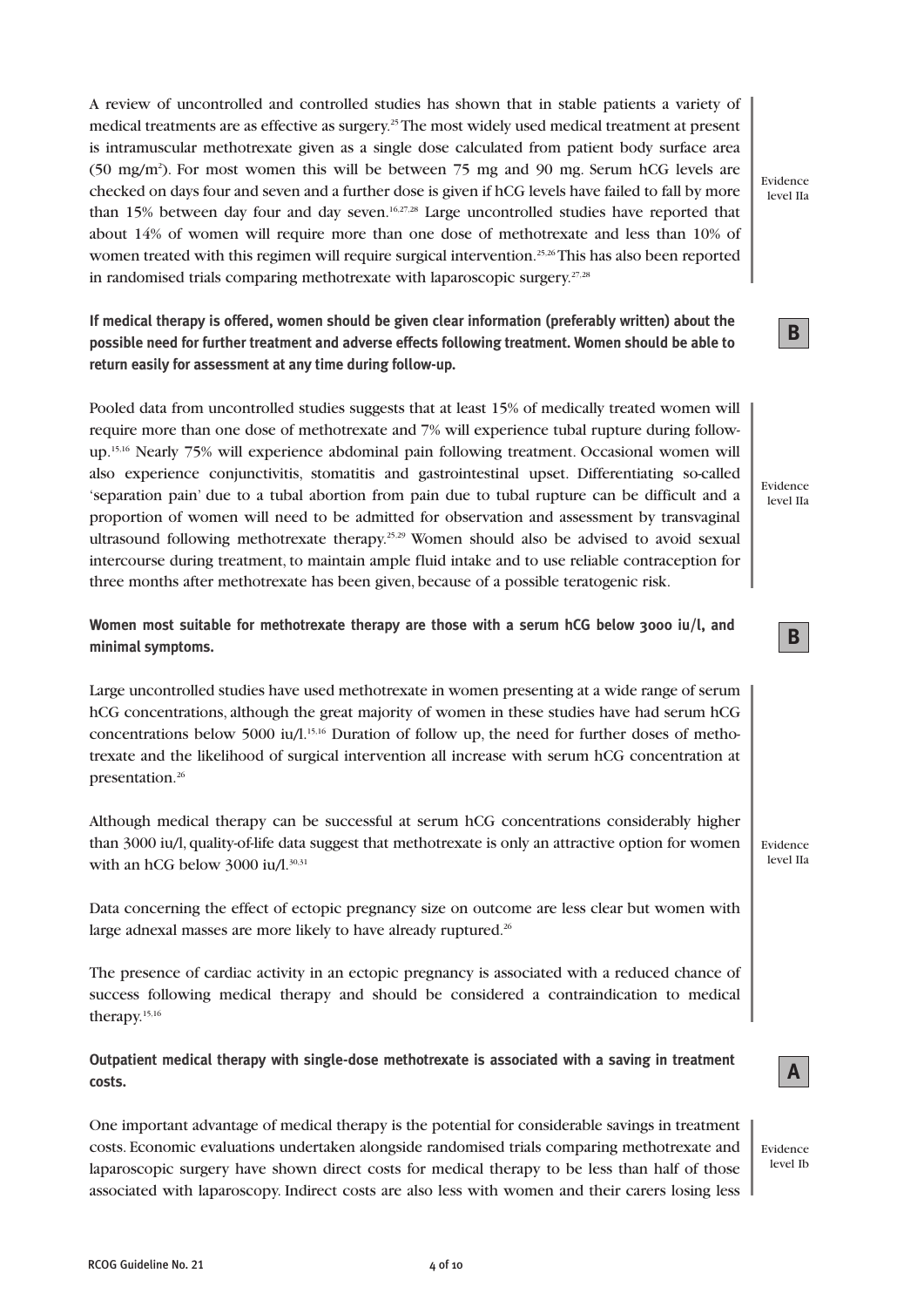**C**

Evidence level III

time from work.<sup>30,31</sup> However, in both these randomised trials no cost saving was seen at serum hCG levels above 1500 iu/l due to the increased need for further treatment and prolonged follow-up.

# **5. Expectant management of pregnancy of unknown location**

# **Expectant management is an option for clinically stable women with minimal symptoms and a pregnancy of unknown location.**

In the management of suspected ectopic pregnancy there is a serum hCG level at which it is assumed that all viable intrauterine pregnancies will be visualised by transvaginal ultrasound. This is referred to as the discriminatory zone.<sup>32</sup> When serum hCG levels are below the discriminatory zone (<1000 iu) and there is no pregnancy (intra- or extrauterine) visible on transvaginal ultrasound scan, the pregnancy can be described as being of unknown location.<sup>33</sup>

The concept of a discriminatory zone has limitations. Levels of hCG of 1000 iu/l, 1500 iu/l and 2000 iu/l have been used as discriminatory levels.23,24,33 These levels are dependent upon the quality of the ultrasound equipment, the experience of the sonographer, prior knowledge of the woman's risks and symptoms and the presence of physical factors such as uterine fibroids and multiple pregnancy. For specialised units performing high resolution vaginal ultrasound with prior knowledge of the woman's symptoms and serum hCG, a discriminatory zone of 1000 iu/l can be used. In other units offering a diagnostic transvaginal scan without prior clinical or biochemical knowledge a discriminatory zone of 1500 iu/l or 2000 iu/l is acceptable.

Five observational studies have shown that 44–69% of pregnancies of unknown location resolve spontaneously with expectant management.<sup>34-38</sup> It is probable that a number of the spontaneously resolving pregnancies or trophoblast in regression<sup>35</sup> in these studies were small ectopic pregnancies which were spontaneously absorbed or resolved by tubal abortion. The remainder were early intrauterine pregnancies that miscarried. Ectopic pregnancy was subsequently diagnosed in  $14-28\%$  of cases of pregnancy of unknown location.<sup>36,38</sup>

Using an initial upper level of serum hCG of 1000–1500 iu/l to diagnose pregnancy of unknown location, women with minimal or no symptoms at risk of ectopic pregnancy should be managed expectantly with 48–72 hours of follow-up and should be considered for active intervention if symptoms of ectopic pregnancy occur, serum hCG levels rise above the discriminatory level  $(1000 \text{ iu/l})$  or levels start to plateau.<sup>36,38</sup>

Intervention has been shown to be required in  $23-29\%$  of cases  $34,36$  but with more experience lower intervention levels are achievable.<sup>37</sup> If women are managed expectantly, serial serum hCG measurements should be performed until hCG levels are less than 20 iu/l. In addition, women selected for expectant management of pregnancy of unknown location should be given clear information (preferably written) about the importance of compliance with follow-up and should be within easy access to the hospital treating them.

**Expectant management is an option for clinically stable asymptomatic women with an ultrasound diagnosis of ectopic pregnancy and a decreasing serum hCG, initially less than serum 1000 iu/l.**

Studies examining the role of expectant management of ectopic pregnancy vary in their methods of diagnosis. Laparoscopic identification of ectopic pregnancy prior to expectant management is used in some.<sup>39,40</sup> In others there is no surgical proof that ectopic pregnancies managed expectantly were in fact of ectopic location. In this guideline, only studies with clear ultrasound identification of an ectopic gestation sac or predominantly solid extraovarian adnexal mass or absence of villi **C**

Evidence level III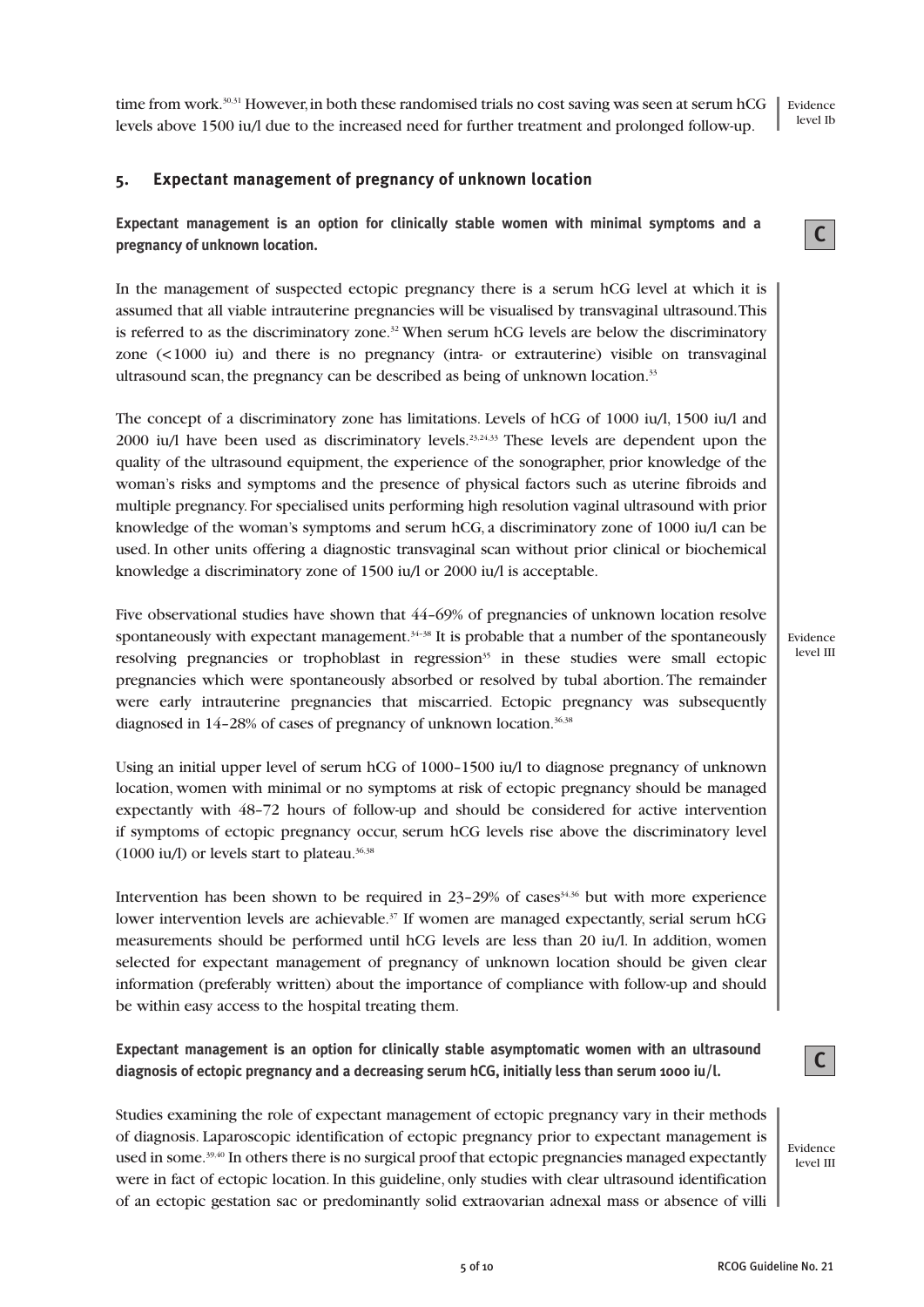with endometrial sampling were considered. All reviewed studies required the patient to be clinically stable, with minimal symptoms. Most studies required an adnexal mass of less than  $4 \text{ cm}^{41,42}$  or less than 5 cm<sup>43</sup> and less than 50 ml<sup>43</sup> or 100 ml<sup>42</sup> of free fluid. A fall in initial hCG of greater than 15% in 24 hours was required for entry into one study.<sup>43</sup>

Seven observational studies were reviewed and a total of 478 women were treated expectantly.<sup>39-45</sup> Expectant management was successful in 318 (67%) women. Lower initial hCG levels were a significant predictor of spontaneous resolution.<sup>44</sup> Expectant management was more successful (88%) when the initial hCG level was less than 1000 iu/l,<sup>42</sup> a finding confirmed in a review by Cohen *et al.*<sup>46</sup> In addition, a rapidly decreasing hCG level appears to predict a favourable outcome.42,45 The lack of an identifiable extrauterine gestational sac on transvaginal ultrasound increased the odds of a spontaneous resolution by 5.6 times.<sup>44</sup> However, it is uncertain whether the initial size of an ectopic pregnancy is a predictor of the eventual outcome, with one study showing no effect.44What does appear to be significant to successful resolution is a reduction in the average diameter of the adnexal mass by day seven.<sup>43</sup>

Expectant management is a useful form of treatment management for ectopic pregnancy in selected cases. It is however only acceptable if it involves minimal risks to the woman. Expectant management should only be used for asymptomatic women with an ultrasound diagnosis of ectopic pregnancy, with no evidence of blood in the pouch of Douglas and decreasing hCG levels that are less than hCG 1000 iu/l at initial presentation and less than 100 ml fluid in the pouch of Douglas. Women managed expectantly should be followed twice weekly with serial hCG measurements and weekly by transvaginal examinations to ensure a rapidly decreasing hCG level (ideally less than 50% of its initial level within seven days) and a reduction in the size of adnexal mass by seven days. Thereafter, weekly hCG and transvaginal ultrasound examinations are advised until serum hCG levels are less than 20 iu/l as there are case reports of tubal rupture at low levels of βhCG.47 In addition, women selected for expectant management of pregnancy of unknown origin should be counselled about the importance of compliance with follow-up and should be within easy access to the hospital in question.

## **6. Persistent trophoblast**

**When salpingotomy is used for the management of tubal pregnancy, protocols should be in place for the identification and treatment of women with persistent trophoblast.**

Persistent trophoblast is detected by the failure of serum hCG levels to fall as expected after initial treatment. It is primarily a problem occurring after salpingotomy rather than following salpingectomy. Although, even in the presence of persistent trophoblast, hCG levels may return uneventfully to normal, cases of delayed haemorrhage due to persistent trophoblast have been described<sup>48</sup> and this provides the rationale for following women with serial hCG measurements after treatment and administering methotrexate if levels fail to fall as expected.

In reviews of controlled and uncontrolled studies, rates of persistent trophoblast from pooled data have been 8.1-8.3% after laparoscopic salpingotomy and 3.9-4.1% after open salpingotomy.<sup>15,16,49</sup> Factors that have been suggested as increasing the risk of developing persistent trophoblast include higher preoperative serum hCG levels  $(>3000 \text{ iu/l})$ ,<sup>50</sup> a rapid preoperative rise in serum  $hCG<sup>51</sup>$  and the presence of active tubal bleeding.<sup>50</sup>

Following the elimination of all trophoblastic tissue, serum hCG levels will fall a predictable clearance curve<sup>49</sup> but the proportion of women treated for persistent trophoblast will in part depend upon the frequency of postoperative measurement and the cut off used for its definition. Evidence level III

 $\checkmark$ 

Evidence level IV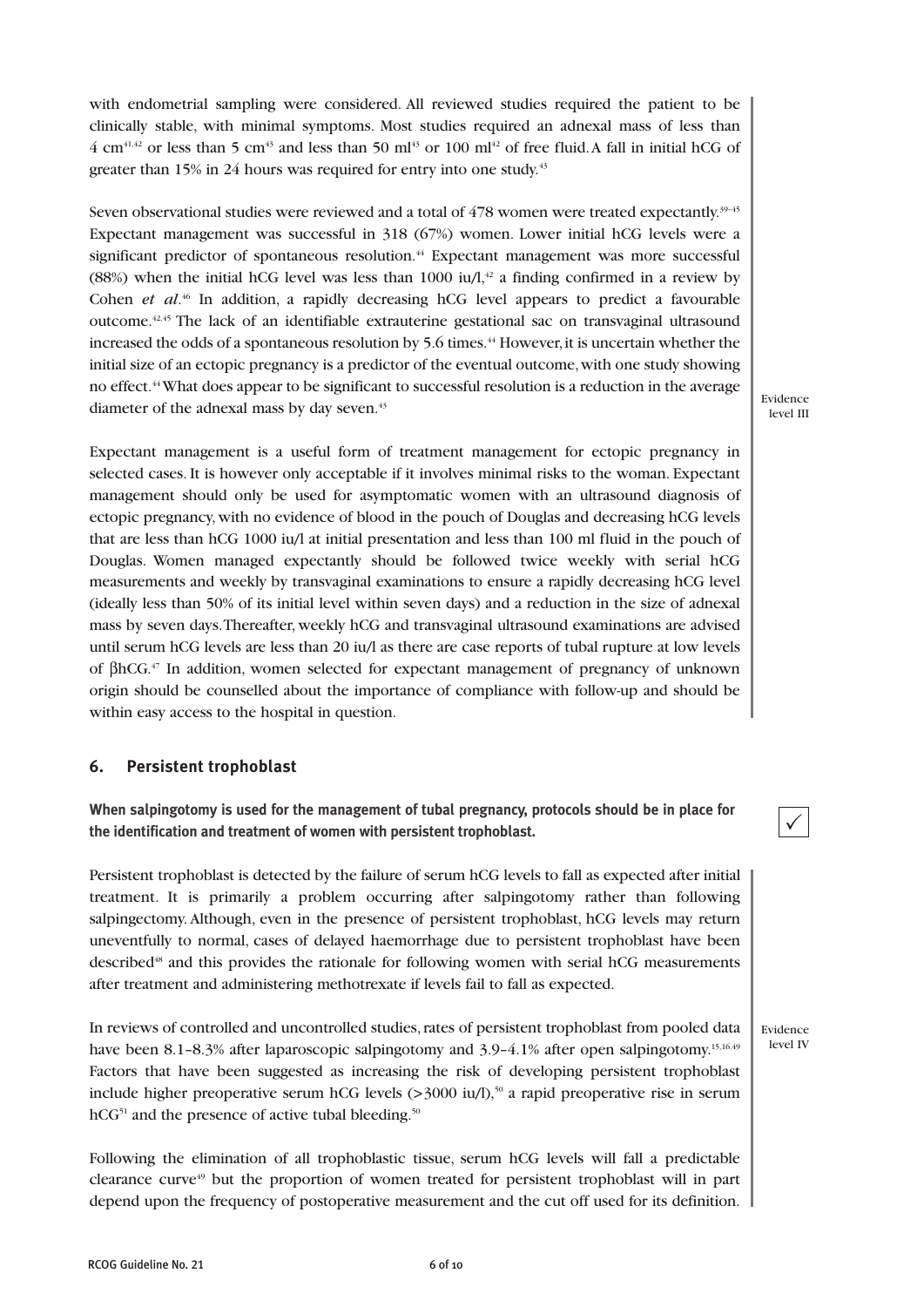In one study the treatment of persistent trophoblast was initiated if the serum hCG was greater than 10% of the preoperative level ten days after surgery.52 Another study has suggested initiating treatment if hCG levels are above 65% of their initial level at 48 hours after surgery.53The definition used to define persistent trophoblast within a unit will affect both the reporting of its incidence and the effectiveness of its treatment. Currently, there are insufficient data to recommend one method of diagnosing and treating persistent trophoblast over another but protocols for its early identification and treatment should be used.

Methotrexate at a dose of 50 mg/m2 has been widely used as a single dose instead of a repeat surgical procedure, although no formal comparative studies have been performed. The use of prophylactic methotrexate at the time of laparoscopic salpingotomy has also been reported and in one randomised trial and when compared with simple salpingotomy alone there was a significant reduction in the rate of persistent trophoblast (1.9% versus 14%, RR 0.12, 95% CI 0.02–0.97).<sup>54</sup>

# **7. Service provision and training**

**All NHS trusts should provide an early pregnancy assessment unit with direct access for general practitioners and accident and emergency departments. Available facilities for the management of suspected ectopic pregnancy should include:**

- **diagnostic and therapeutic algorithms**
- **transvaginal ultrasound**
- serum **hCG** estimations.

In line with previous recommendations from guidelines on the management of early pregnancy complications and RCOG study groups, women with suspected ectopic pregnancy should be managed in dedicated early pregnancy clinics.<sup>55,56</sup>

Ideally, these clinics should be sited in a dedicated area with appropriate staffing, and should be available on a daily basis, at least during the working week.

**Clinicians undertaking the surgical management of ectopic pregnancy must have received appropriate training. Laparoscopic surgery requires appropriate equipment and trained theatre staff.**

Clinical staff should be trained to undertake both the open and laparoscopic management of ectopic pregnancy. This should include the safe use of monopolar and bipolar diathermy. They should have attended an appropriate RCOG-approved course in basic or intermediate laparoscopic skills. They should also be supported with sufficient efficient modern equipment to facilitate safe surgery.

Retrospective studies of the laparoscopic management of ectopic pregnancy report a low rate of intraoperative and postoperative complications and demonstrate that surgery can safely be undertaken by appropriately trained registrars.<sup>57,58</sup>

## **8. Anti-D immunoglobulin**

**Nonsensitised women who are rhesus negative with a confirmed or suspected ectopic pregnancy should receive anti-D immunoglobulin.**

In accordance with RCOG Guideline No. 22 it is recommended that anti-D immunoglobulin at a dose of 250 iu (50 microgrammes) be given to all nonsensitised women who are rhesus negative and who have an ectopic pregnancy.<sup>59</sup>

Evidence level IV

Evidence level IV

 $\checkmark$ 

 $\checkmark$ 

Evidence level IV



 $\checkmark$ 

level IV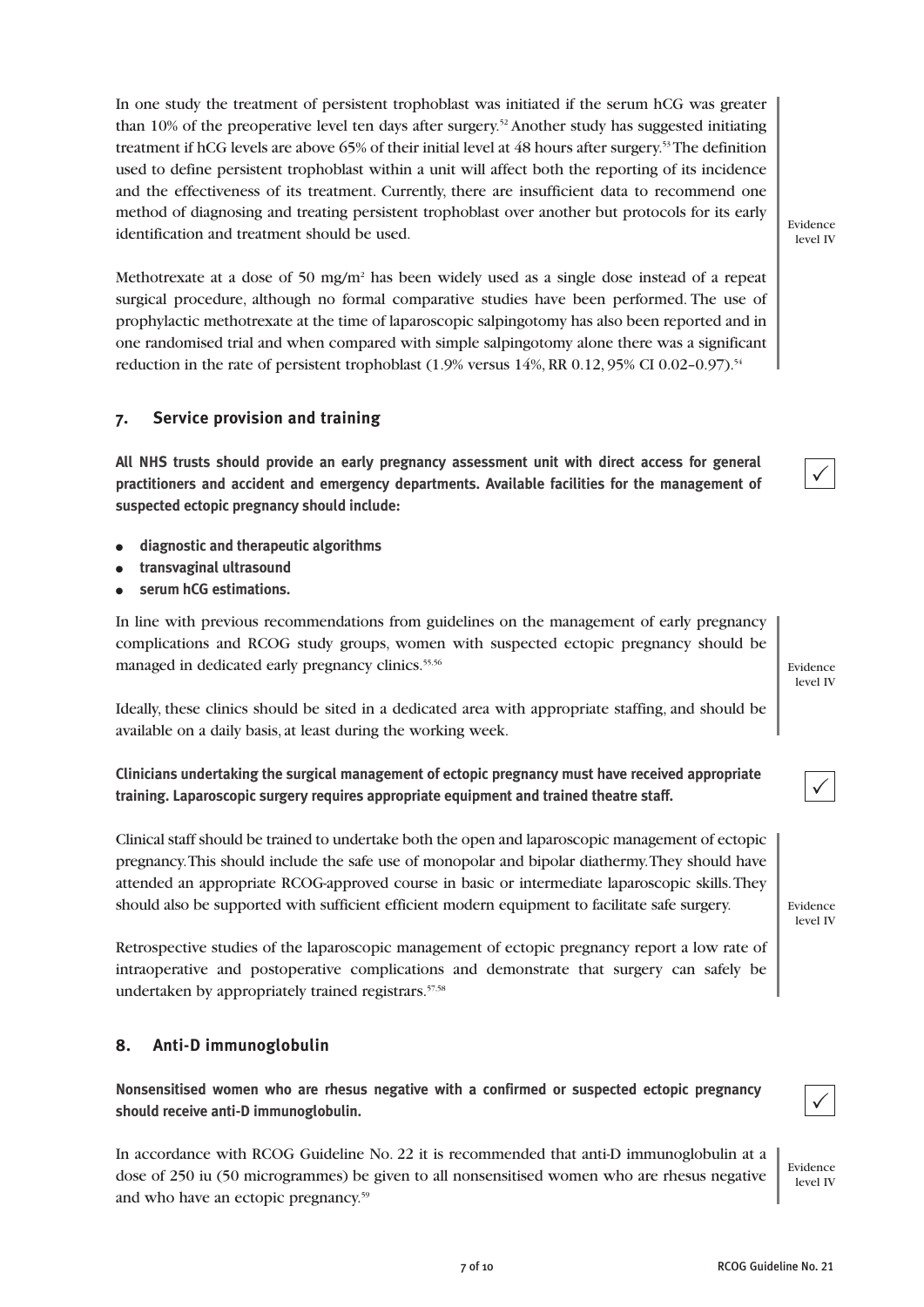# **9. Patient involvement**

**Women should be carefully advised, whenever possible, of the advantages and disadvantages associated with each approach used for the treatment of ectopic pregnancy. They should participate fully in the selection of the most appropriate treatment.**

The psychological impact of early pregnancy loss may seriously affect a significant proportion of women, their partners and families.<sup>55</sup> Plans for follow-up should be clearly recorded in the discharge letter from the early pregnancy clinic. Women should be provided with written information concerning their treatment options, follow-up and the availability of local and national support services.

Evidence level IV

 $\checkmark$ 

Evidence has shown that there may be little difference in psychological outcomes when comparing surgical and medical methods of managing ectopic pregnancy.<sup>28,60</sup>

#### **10. Audit topics**

- The proportion of women who are haemodynamically stable with ectopic pregnancy treated laparoscopically.
- The proportion of women managed expectantly with 'pregnancy of unknown location' who required surgical intervention.
- The proportion of women with persistent trophoblast after salpingotomy.

#### **References**

- 1. Lewis G, Drife J, editors. *Why Mothers Die 1997–1999. The Fifth Report of the Confidential Enquiries into Maternal Deaths in the United Kingdom*. London: RCOG Press; 2001.
- 2. Royal College of Obstetricians and Gynaecologists. *Searching for evidence*. Clinical Governance Advice No 3. London: RCOG Press; 2001.
- 3. Murphy AA, Nager CW, Wujek JJ, Kettel LM, Torp VA, Chin HG. Operative laparoscopy versus laparotomy for the management of ectopic pregnancy. *Fertil Steril* 1992;57:1180–5.
- 4. Vermesh M, Silva P, Rosen G, Stein AL, Fossum GT, Sauer MV. Management of unruptured ectopic gestation by linear salpingostomy: a prospective, randomized clinical trial of laparoscopy versus laparotomy. *Obstet Gynecol* 1989;73:400–4.
- 5. Lundorff P, Thorburn J, Hahlin M, Kallfelt B, Lindblom B. Laparoscopic surgery in ectopic pregnancy: a randomized trial versus laparoscopy. *Acta Obstet Gynecol Scand* 1991;70:343–8.
- 6. Lundorff P, Thorburn J, Lindblom B. Fertility outcome after conservative surgical treatment of ectopic pregnancy evaluated in a randomized trial. *Fertil Steril* 1992; 57:998–1002.
- 7. Gray D, Thorburn J, Lundorff P, Strandell A, Lindblom B. A cost-effectiveness study of a randomised trial of laparoscopy versus laparotomy for ectopic pregnancy. *Lancet* 1995;345:1139–43.
- 8. Popat R, Adams C. Diagnosis of ruptured ectopic pregnancy by bedside ultrasonography. *J Emerg Med* 2002;22:409–10.
- 9. Li Z, Leng J, Lang J, Liu Z, Sun D, Zhu L. Laparoscopic surgery in patients with hypovolemic shock due to ectopic pregnancy. *Zhonghua Fu Chan Ke Za Zhi* 2002;37:653–5.
- 10. Thornton K, Diamond M, DeCerney A. Linear salpingostomy for ectopic pregnancy. *Obstet Gynecol Clin North Am* 1991;18:95–109.
- 11. Clausen I. Conservative versus radical surgery for tubal pregnancy. *Acta Obstet Gynecol Scand* 1996;75:8–12.
- 12. Mol BW, Hajenius PJ, Engelsbel S, Ankum WM, Hemrika DJ, van der Veen F, *et al*. Is conservative surgery for tubal pregnancy preferable to salpingectomy? An economic analysis. *Br J Obstet Gynaecol* 1997;104:834–9.
- 13. Parker J, Bisits A. Laparoscopic surgical treatment of ectopic pregnancy: salpingectomy or salpingostomy? *Aust N Z J Obstet Gynaecol* 1997;37:115–7.
- 14. Tulandi T, Saleh A. Surgical management of ectopic pregnancy. *Clin Obstet Gynecol* 1999;42:31–8.
- 15. Yao M, Tulandi T. Current status of surgical and nonsurgical management of ectopic pregnancy. *Fertil Steril* 1997;67: 421–33.
- 16. Sowter M, Frappell J. The role of laparoscopy in the management of ectopic pregnancy. *Rev Gynaecol Practice* 2002;2:73–82.
- 17. Silva P, Schaper A, Rooney B. Reproductive outcome after 143 laparoscopic procedures for ectopic pregnancy. *Fertil Steril* 1993;81:710–5.
- 18. Job-Spira N, Bouyer J, Pouly J, Germain E, Coste J, Aublet-Cuvelier B, *et al*. Fertility after ectopic pregnancy: first results of a population-based cohort study in France. *Hum Reprod* 1996;11:99–104.
- 19. Mol B, Matthijsse H, Tinga D, Huynh T, Hajenius P, Ankum W, *et al*. Fertility after conservative and radical surgery for tubal pregnancy. *Hum Reprod* 1998;13:1804–9.
- 20. Bangsgaard N, Lund C, Ottesen B, Nilas L. Improved fertility following conservative surgical treatment of ectopic pregnancy. *Br J Obstet Gynaecol* 2003;110:765–70.
- 21. Rulin M. Is salpingostomy the surgical treatment of choice for unruptured tubal pregnancy? *Obstet Gynecol* 1995; 86:1010–3.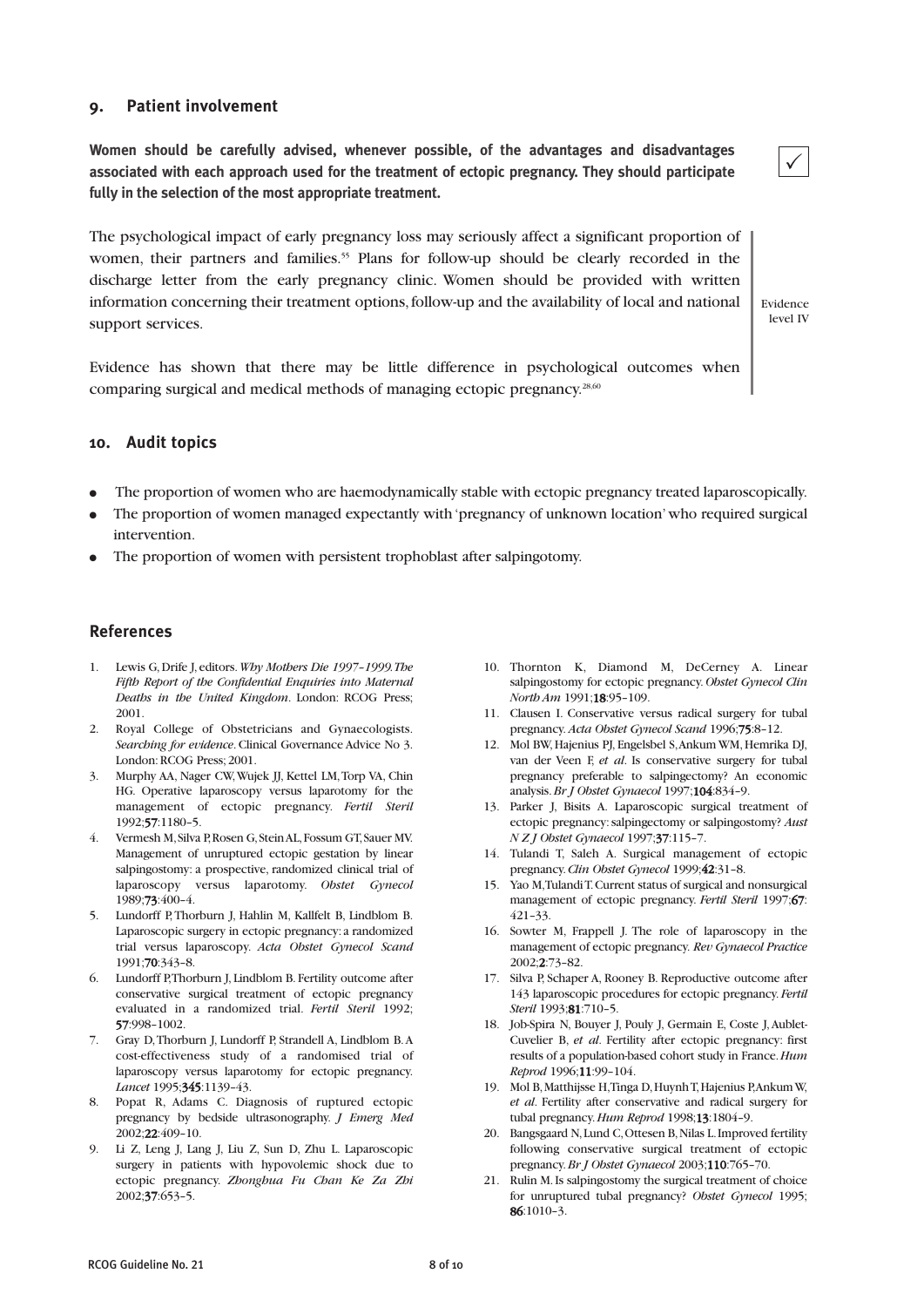- 22. Ankum W. Laparoscopy in the diagnosis of ectopic pregnancy. In: Grudzinskas JG, O'Brien PMS, editors. *Problems in Early Pregnancy: Advances in Diagnosis and Treatment*. London: RCOG Press; 1997. p. 154–9.
- 23. Mol B, Van der Veen F. Role of transvaginal ultrasonography in the diagnosis of ectopic pregnancy. *Fertil Steril* 1998;70:594–5.
- 24. Ankum W, Hajenius P, Schrevel L, Van der Veen F. Management of suspected ectopic pregnancy: impact of new diagnostic tools in 686 consecutive cases. *J Reprod Med* 1996;41:724–8.
- 25. Lipscomb G, Bran D, McCord M, Portera J, Ling F. Analysis of three hundred fifteen ectopic pregnancies treated with single-dose methotrexate. *Am J Obstet Gynecol* 1998; 178:1354–8.
- 26. Lipscomb G, McCord M, Stovall T, Huff G, Portera S, Ling F. Predictors of success of methotrexate treatment in women with tubal ectopic pregnancies. *N Engl J Med* 1999;341:1974–8.
- 27. Saraj A, Wilcox J, Najmabadi S, Stein S, Johnson M, Paulson R. Resolution of hormonal markers of ectopic gestation: a randomized trial comparing single-dose intramuscular methotrexate with salpingostomy. *Obstet Gynecol* 1998; 92:989–94.
- 28. Sowter M, Farquhar C, Petrie K, Gudex G. A randomised trial comparing single dose systemic methotrexate and laparoscopic surgery for the treatment of unruptured tubal pregnancy. *Br J Obstet Gynaecol* 2001;108:192–203.
- 29. Lipscomb G, Puckett K, Bran D, Ling F. Management of separation pain after single-dose methotrexate therapy for ectopic pregnancy. *Obstet Gynecol* 1999;93:590–3.
- 30. Sowter M, Farquhar C, Gudex G. An economic evaluation of single dose systemic methotrexate and laparoscopic surgery for the treatment of unruptured ectopic pregnancy. *Br J Obstet Gynaecol* 2001;108:204–12.
- 31. Mol B, Hajenius P, Engelsbel S, Ankum W, Hemrika D, Van der Veen F, *et al*. Treatment of tubal pregnancy in the Netherlands: an economic comparison of systemic methotrexate administration and laparoscopic salpingostomy. *Am J Obstet Gynecol* 1999;181:945–51.
- 32. Kadar N, DeVore G, Romero R. Discriminatory hCG zone use in the sonographic evaluation for ectopic pregnancy. *Obstet Gynecol* 1981;58:156–61.
- 33. Cacciatore B, Stenman U, Ylöstolalo P. Diagnosis of ectopic pregnancy by vaginal ultrasonography in combination with a discriminatory serum hCG level of 1000 iu/l (IRP). *Br J Obstet Gynaecol* 1990;97:904–8.
- 34. Hahlin M, Thorburn J, Bryman I. The expectant management of early pregnancies of uncertain site. *Hum Reprod* 1995;10:1223–7.
- 35. Ankum W, Van der Veen F, Hamerlynck J, Lammes F. Suspected ectopic pregnancy. What to do when human chorionic gonadotropin levels are below the discriminatory zone. *J Reprod Med* 1995; 40:525-8.
- 36. Banerjee S, Aslam N, Zosmer N, Woelfer B, Jurkovic D. The expectant management of women with early pregnancy of unknown location. *Ultrasound Obstet Gynecol* 1999; 14:231–6.
- 37. Banerjee S, Aslam N, Woelfer B, Lawrence A, Elson J, Jurkovic D. Expectant management of early pregnancies of unknown location: a prospective evaluation of methods to predict spontaneous resolution of pregnancy. *BJOG* 2001;108:158–63.
- 38. Hajenius P, Mol B, Ankum W, Van der Veen F, Bossuyt P, Lammes F. Suspected ectopic pregnancy: expectant management in patients with negative sonographic findings and low serum β-hCG concentrations. *Early Pregnancy* 1995;1:258–62.
- 39. Mäkinen J, Kivijärvi A, Irjala K. Success of non-surgical management of ectopic pregnancy. *Lancet* 1990;335:1099.
- 40. Shalev E, Peleg D, Tsabari A, Romano S, Bustan M. Spontaneous resolution of ectopic tubal pregnancy: natural history. *Fertil Steril* 1995;63:15–9.
- 41. Ylöstalo P, Cacciatore B, Korhonen J, Kääriäinen M, Mäkelä P, Sjöberg J, *et al*. Expectant management of ectopic pregnancy. *Eur J Obstet Gynecol Reprod Biol* 1993;49:83–4.
- 42. Trio D, Strobelt N, Picciolo C, Lapinski R, Ghidini A. Prognostic factors for successful expectant management of ectopic pregnancy. *Fertil Steril* 1995;63:469–72.
- 43. Cacciatore B, Korhonen J., Stenman U, Ylostalo P. Transvaginal sonography and serum hCG in monitoring of presumed ectopic pregnancies selected for expectant management . *Ultrasound Obstet Gynecol* 1995;5:297–300.
- 44. Atri M, Chow C, Kintzen G, Gillett P, Aldis A, Thibodeau M. Expectant management of ectopic pregnancies: clinical and sonographic predictors. *Am J Roentgenol* 2001;176:123–7.
- 45. Korhonen J, Stenman U, Ylöstalo P. Serum human chorionic gonadotrophin dynamics during spontaneous resolution of ectopic pregnancy. *Fertil Steril* 1994;61:632–6.
- 46. Cohen M,Sauer M. Expectant management of ectopic pregnancy. *Clin Obstet Gynecol* 1999;42:48–54.
- 47. Tulandi T, Hemmings R, Khalifa F. Rupture of ectopic pregnancy in women with low and declining serum β-human chorionic gonadotrophin concentrations. *Fertil Steril* 1991;56:786–7.
- 48. Kelley R, Martin S, Strickler R. Delayed hemorrhage in conservative surgery for ectopic pregnancy. *Am J Obstet Gynecol* 1979;133:225–6.
- 49. Hajenius P, Mol B, Ankum W, van der Veen F, Bossuyt P, Lammes F. Clearance curves of serum human chorionic gonadotrophin for the diagnosis of persistent trophoblast. *Hum Reprod* 1995;10:683–7.
- 50. Lundorff P, Hahlin M, Sjöblom P, Lindblom B. Persistent trophoblast after conservative treatment of ectopic pregnancy: prediction and detection. *Obstet Gynecol* 1991;77:129–33.
- 51. Kemmann E, Trout S, Garcia A. Can we predict patients at risk for persistent ectopic pregnancy after laparoscopic salpingotomy? *J Am Assoc Gynecol Laparosc* 1994;1:122–6.
- 52. Sauer M, Vidali A, James W. Treating persistent ectopic pregnancy by methotrexate using a sliding scale: preliminary experience. *J Gynecol Surg* 1997;13:13–6.
- 53. Pouly J, Chapron C, Mage G, Mahnes H, Wattiez A. The drop in the level of HCG after conservative laparoscopic treatment of ectopic pregnancy. *J Gynecol Surg* 1991; 7:211–7.
- 54. Graczykowski J, Mishell D. Methotrexate prophylaxis for persistent ectopic pregnancy. *Obstet Gynecol* 1997;89: 118–22.
- 55. Recommendations arising from the 33rd RCOG Study Group: Problems in Early pregnancy – advances in diagnosis and management. In: Grudzinskas JG, O'Brien PMS, editors. *Problems in Early Pregnancy: Advances in Diagnosis and Treatment*. London: RCOG Press; 1997. p. 327–31.
- 56. Royal College of Obstetricians and Gynaecologists. *The management of early pregnancy loss*. Clinical Guideline No. 25. London: RCOG Press; 2000.
- 57. Cooray H, Harilall M, Farquahar C. A six year audit of the management of ectopic pregnancy. *Aust N Z J Obstet Gynaecol* 2002;42:538–42.
- 58. Mohamed H, Maiti S, Phillips G. Laparoscopic management of ectopic pregnancy: a 5-year experience. *J Obstet Gynecol* 2002;22:411–4.
- 59. Royal College of Obstetricians and Gynaecologists. *The use of anti-D immunoglobulin for rhesus prophylaxis*. Guideline No. 22. London: RCOG Press; 2002.
- 60. Nieuwkerk P, Hajenius P, Van der Veen F, Ankum W, Wijker W, Bossuyt P. Systemic methotrexate therapy versus laparoscopic salpingostomy in tubal pregnancy. Part II. Patient preferences for systemic methotrexate. *Fertil Steril* 1998;70:518–22.